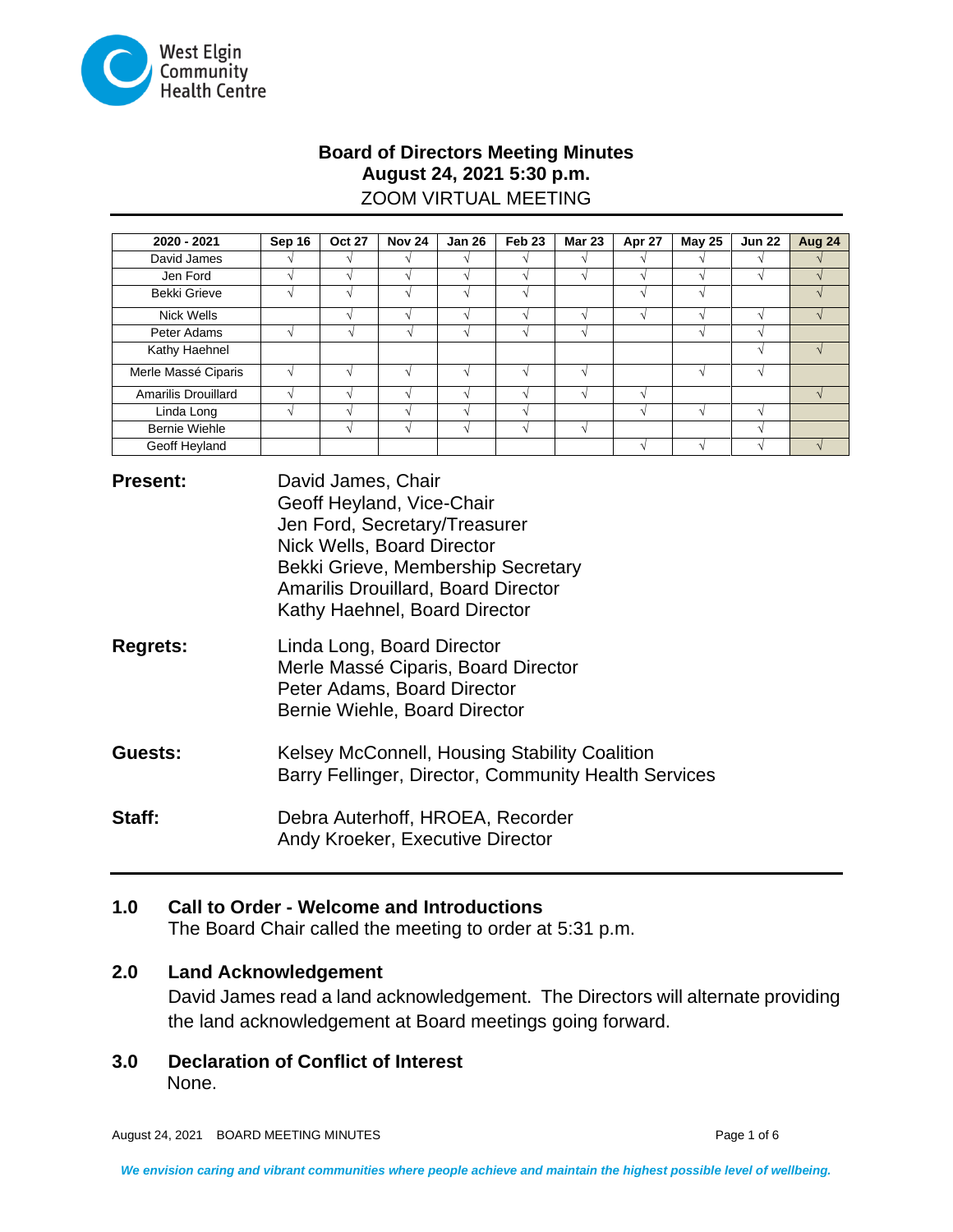

## **4.0 Approval of August 24, 2021 Meeting Agenda**

**MOVED BY: Nick Wells SECONDED BY: Amarilis Drouillard**

That the Board of Directors meeting agenda for August 24, 2021 be approved as presented. **CARRIED**

### **5.0 Approval of August 24, 2021 Meeting Consent Agenda**

### **MOVED BY: Kathy Haehnel SECONDED BY:**

That the Board of Directors consent agenda for August 24, 2021 be approved as presented. **CARRIED**

Geoff Heyland asked for further information about Ontario Health Team's "learnings" about COVID-19, meeting with the Southwest Ontario Aboriginal Health Access Centre (SOAHAC) and the Ontario Not-for-Profit Corporations Act (ONCA). Responses to the inquiries were provided prior to the Board meeting.

David James referred to the Executive Director's report and upcoming events including the volunteer appreciation event, the food truck event for staff and the Annual General Meeting (AGM) on September 15, 2021. David asked that Board Directors be available for the September  $8<sup>th</sup>$  lunchtime staff event.

### **6.0 Actions Arising from Previous Minutes**

All action items were completed from previous minutes.

### **7.0 Monitoring / Reporting**

### **7.1 Housing Stability Coalition**

Kelsey McConnell joined the meeting to provide information about the housing stability coalition. The document he created was included in the Board package.

Kelsey, chair of the short-term housing committee, confirmed that the coalition's intent is to put a temporary trailer on the north side of Munroe Street as a six month pilot project. He acknowledged the concerns from the community. However, he stressed that the need for short-term housing in our community is a real need and with winter approaching it is a significant challenge. He further advocated that people in need of housing assistance are from the community.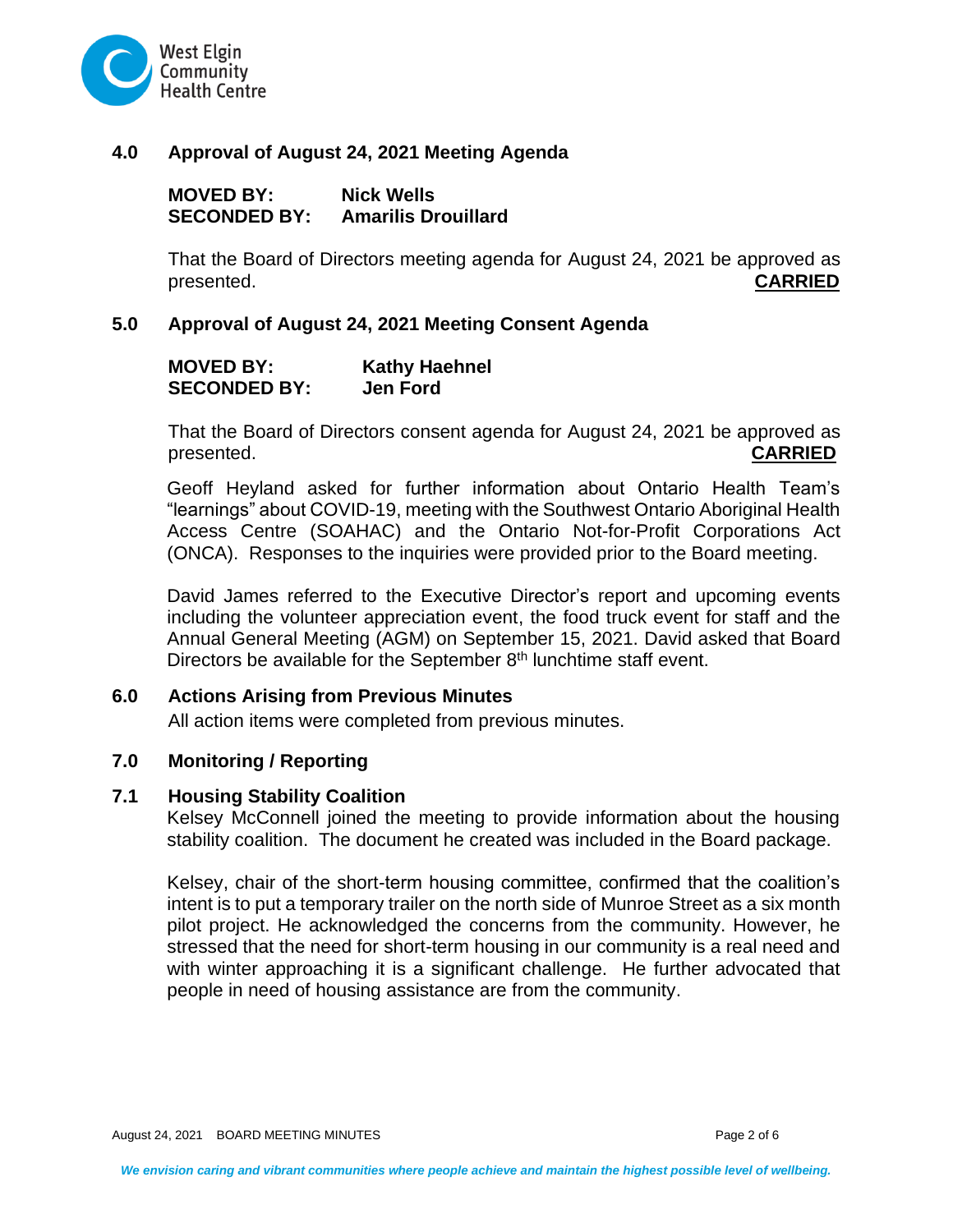

Kelsey acknowledged the initiative's community education could have been better but stated current rumours about the pilot project are false. David James spoke to the misinformation and connecting with the community. David also spoke about the long-term initiatives and the lack of affordable housing in the community.

It was also acknowledged the proactive meetings that have taken place with Karen Vecchio and Jeff Yurek. Barry Fellinger praised the strong advocacy work of a community member as well as our current systems navigator's caseload working with people who are homeless or at risk of homelessness. Barry also shared a recent success story.

Barry Fellinger confirmed that Western students developed a marketing/education presentation.

Kelsey fielded some questions from the Board and a general discussion followed.

David James encouraged Board Directors to join either the short-term or long-term housing coalition committees.

### **7.2 Elgin Ontario Health Team**

Updates were provided including meeting minutes, a media release and key activities of the Elgin OHT council.

### **7.3 COVID-19**

The Centre has deferred 100% return of staff on site until November 2021 due to the uncertainty of the fourth wave of the pandemic. Updates were provided on testing, recent vaccination clinics, virtual visits, and program scheduling. The new vaccination policy, a directive of the government that must be implemented by September 7, 2021, was discussed in detail.

**Action**: The Board is requested to submit their COVID-19 vaccine information to Human Resources.

### **8.0 Governance**

#### **8.1 Governance Committee**

### **8.1.1 Board Recruitment**

*This agenda item was discussed at the beginning of the Board meeting:*

It was acknowledged that Kathy Haehnel has completed the required Board orientation training and documentation. Board voting rights can be granted.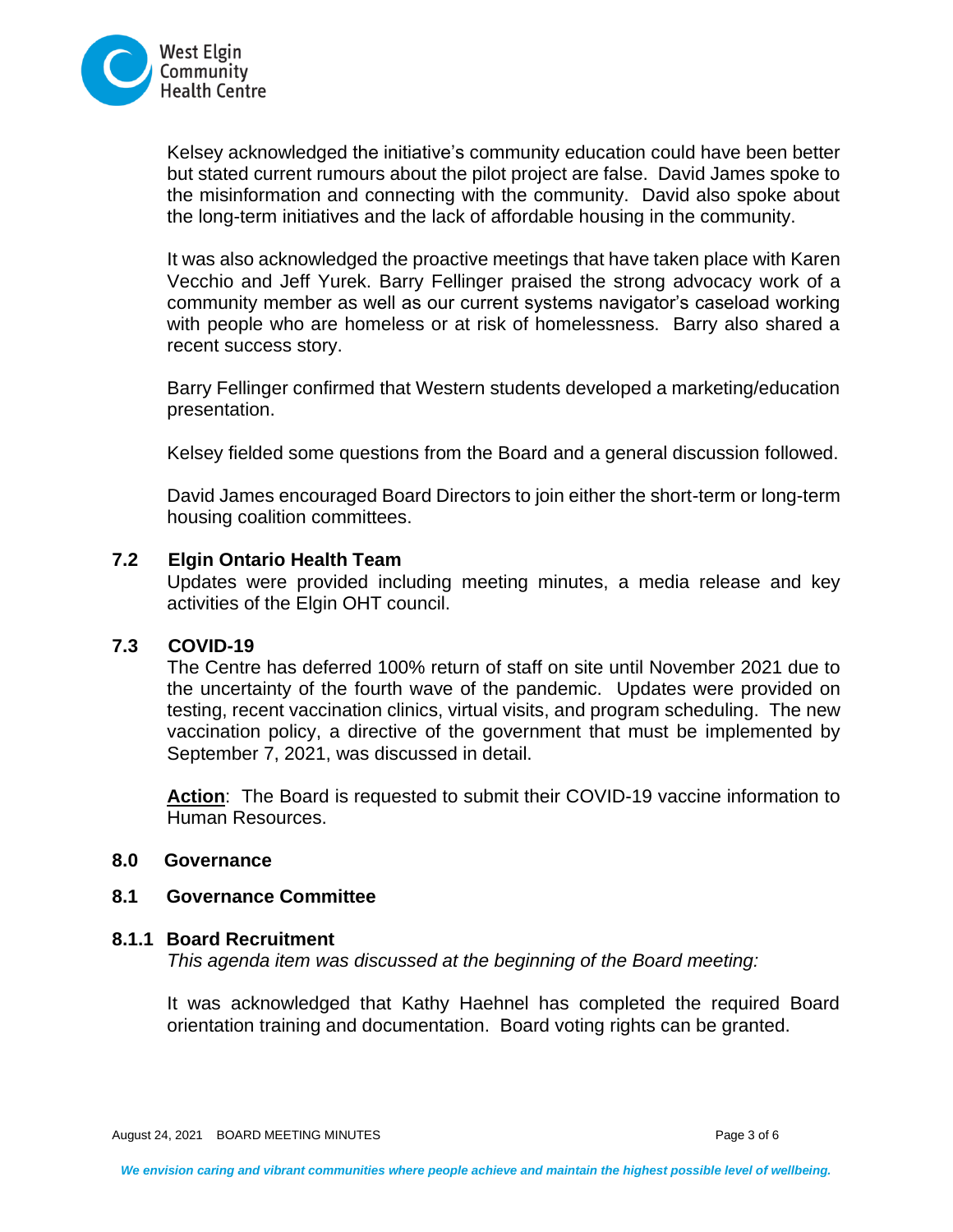

## **MOVED BY: Geoff Heyland SECONDED BY:**

THAT the Board grants voting rights to new Board Director, Kathy Haehnel.

**CARRIED**

Directors are asked to network and bring forward the names of potential candidates to be considered for the upcoming Board Director vacancy.

### **8.1.2 Board Accreditation Standards**

Board Directors were asked to review the accreditation standards chart and provide feedback.

## **8.1.3 Board Assessment Checklist**

The Assessment checklist was reviewed. It was proposed that the Board review one page per month until the exercise is complete. Each Director is to review the first page completed by Merle Massé Ciparis for the next Board meeting.

**Action:** Board Directors will send the assessment checklist information to Debra Auterhoff.

### **8.1.4 Annual General Meeting**

The Annual General Meeting (AGM) is scheduled for September 15, 2021 at 5:30. The agenda and Board Chair report have been prepared.

### **8.1.5 Board Executive**

Following the AGM, the Board will meet to nominate and vote on the Board Executive positions of Chair, Vice-Chair, Secretary-Treasurer and Membership Secretary.

### **8.1.6 Strategic Plan**

Seven expressions of interest were received with four moving forward in the strategic planning Request for Proposal.

David James and Andy Kroeker will be on the selection committee. Kathy Haehnel has also expressed interest in joining the selection committee.

A motion that David James and Kathy Haehnel will represent the Board on the strategic planning selection committee was put forward.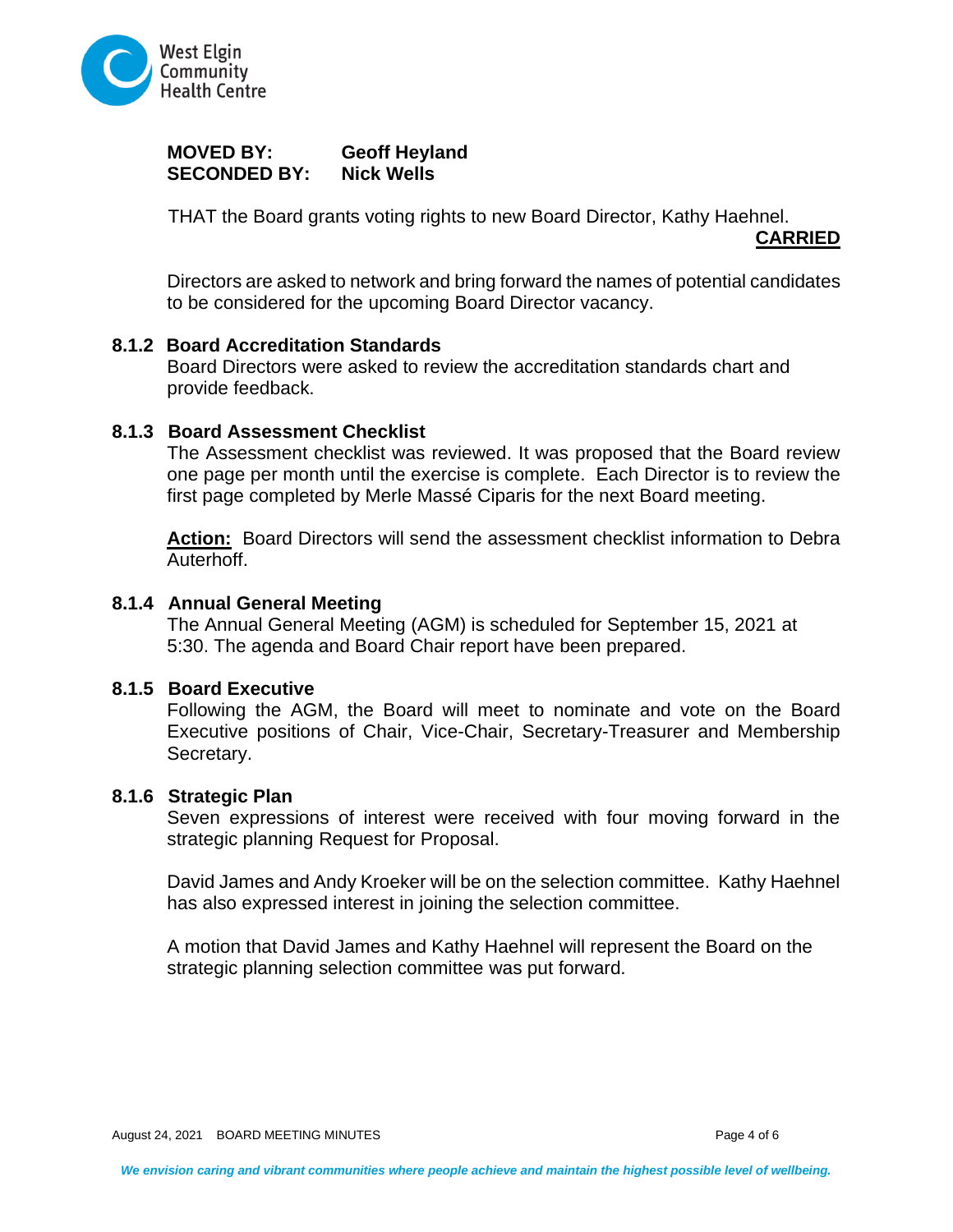

## **MOVED BY: Nick Wells SECONDED BY:**

THAT the Board approves David James and Kathy Haehnel to represent the Board on the strategic plan selection committee. **CARRIED**

David James, Nick Wells, Kathy Haehnel offered to be part of the Strategic Planning steering committee. The size of the steering committee needs to be confirmed.

**Action:** Andy Kroeker will survey the staff to determine interest in serving on the steering committee.

### **8.2 Finance Committee**

Jen Ford confirmed the Finance Committee meeting was held the previous week. Jen talked about financial systems security passwords, audit proposal acceptance, financial statement review, with the fiduciary statement updated at a future date.

### **8.3 Client and Family Advisory Council**

David James confirmed that the Council met on August 3. The Council is functioning without any large concerns to address at this time. The terms of reference will be reviewed at the next meeting.

### **8.4 Staff Recognition**

The West Lorne Optimist food truck will be at the Centre on September 8, 2021 at noon. David James and Kathy Haehnel will be present to represent the Board.

### **8.5 New Business**

None.

### **9.0 Closed In Camera Session**

David James requested that the Board move in camera to discuss a risk matter. Both Andy Kroeker and Debra Auterhoff were invited to remain in the meeting.

**Motion: Jen Ford Second: Kathy Haehnel**

That the Board moves in camera at 7:40 p.m. **CARRIED**

**Motion: Kathy Haehnel Second: Jen Ford**

That the Board moves out of camera at 8:15 p.m. **CARRIED**